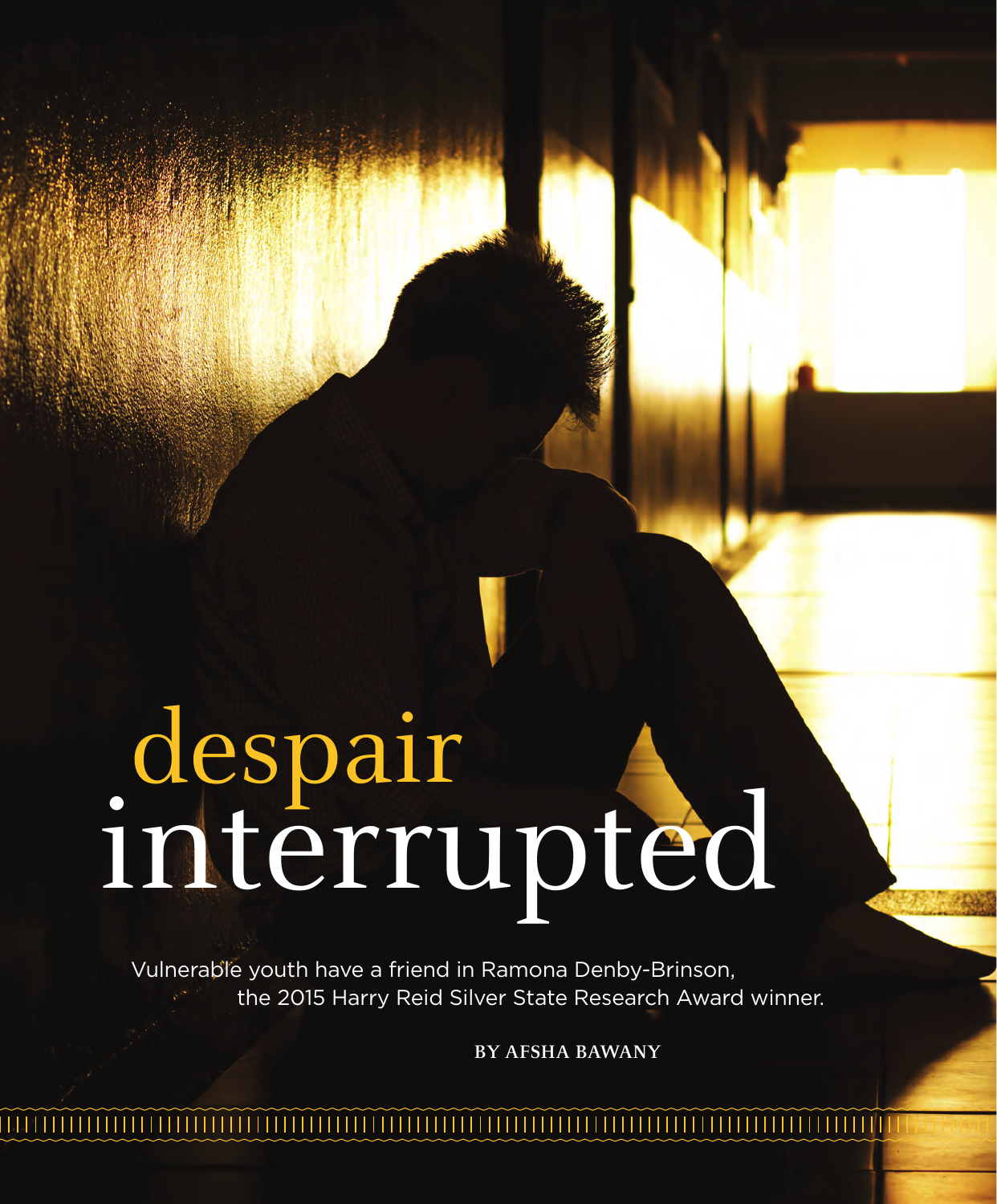She was a 21-y<br>
foster care sys<br>
Minutes into<br>
Denby-Brinson<br>
familiar arc of<br>
relationships,<br>
The young<br>
to prove that<br>
children, and<br>
loyed Dophy She was a 21-year-old single mom who grew up in the foster care system, and she already had four children. Minutes into their first interview, UNLV's Ramona Denby-Brinson was able to tease out the depressingly familiar arc of her life story: absent parents, broken relationships, and grief and loss disguised as anger.

The young woman said she began having babies to prove that she could be a better mom than her own had been, that she would actually care for her children, and that, in return, she herself would be loved. Denby-Brinson nodded empathetically, but knew more complicated issues were at work.

 "This situation is much too common for foster youth who become parents at an early age," Denby-Brinson says. "We find that despite declining national rates of teen pregnancy over the past decade, the rates remain high for foster youth."

Beginning early in her career as a social worker, Denby-Brinson wanted to shed more light on this aspect of foster care, especially given the fact that foster youth are three times more likely than their counterparts to maltreat their own children and subsequently have them removed from their care.

Denby-Brinson is a professor of social work in the Greenspun College of Urban Affairs and a senior resident scholar of social services at UNLV's Lincy Institute. In her 17-year academic and professional career — both as a scholar and a social worker she has become deeply familiar with the realities of situations like that of the mother of four. She has also gained national recognition for developing programs aimed at assisting youth as they struggle, typically with little or no professional support, to overcome the attachment disruptions, physical and emotional traumas, personal losses, and, perhaps most tellingly, the profound grief that arises from the difficult hand fate has dealt them.

Throughout her career, Denby-Brinson has been changing conversations about child welfare (including foster care), children's mental health, cultural competency, and social policy. Her goal? To help Nevada's most vulnerable citizens get a shot at a better life.

This work has earned her the Harry Reid Silver State Research Award, one of UNLV's most prestigious accolades. Named for the U.S. senator who has been a longtime supporter of UNLV, the award recognizes faculty researchers who exemplify

GETTY IMAGES GETTY IMAGES

a commitment to advancing understanding of issues that address the changing needs of the community, state, and nation. It includes a \$10,000 cash prize funded by the UNLV Foundation. Denby-Brinson is the first female to win the award.

"It's humbling to be part of a group of such accomplished people who have received the award," she says. "I don't see it as an award for me as much as I see it as recognition of the host of social science researchers across campus. Social science researchers pose tough questions, tackle seemingly insurmountable problems, and often pursue lines of inquiry that don't have easy answers. The university is recognizing the value of social science research and our ability to change the landscape of the community with the type of research we do."

Denby-Brinson is a Las Vegas native and licensed social worker. She earned a master's degree in social work from UNLV in 1990 and a doctorate from The Ohio State University several years later. After three years as an assistant professor at the University of Tennessee, Denby-Brinson returned home to join the UNLV faculty in 1998.

Since then she has been awarded more than \$12 million in competitive research grants from some of the nation's most important funding agencies, including the National Institutes of Health, the U.S. Department of Health and Human Services, and the Lois and Samuel Silberman Foundation.

"Ramona has used her research to advance the public good and to effect change on behalf of Nevada's most vulnerable citizens," says Stan Smith, associate vice president for research at UNLV. "She is highly deserving of this prestigious award."

Smith notes that funding agencies tend to reward researchers who get results, and Denby-Brinson has done so by translating research into action. Her development of the Kinship Liaison Program, a mentoring project aimed at supporting foster families who care for the children of relatives, is one notable example.

Statistics indicate that maltreatment recurrence rates — the continued abuse or neglect of foster children who enter the system after experiencing mistreatment at home — for kids fostered by relatives can be high. Denby-Brinson's research has shown that care by relatives is a preferred form of placement given its potential to increase overall well-being for children. However, when relative caregivers are not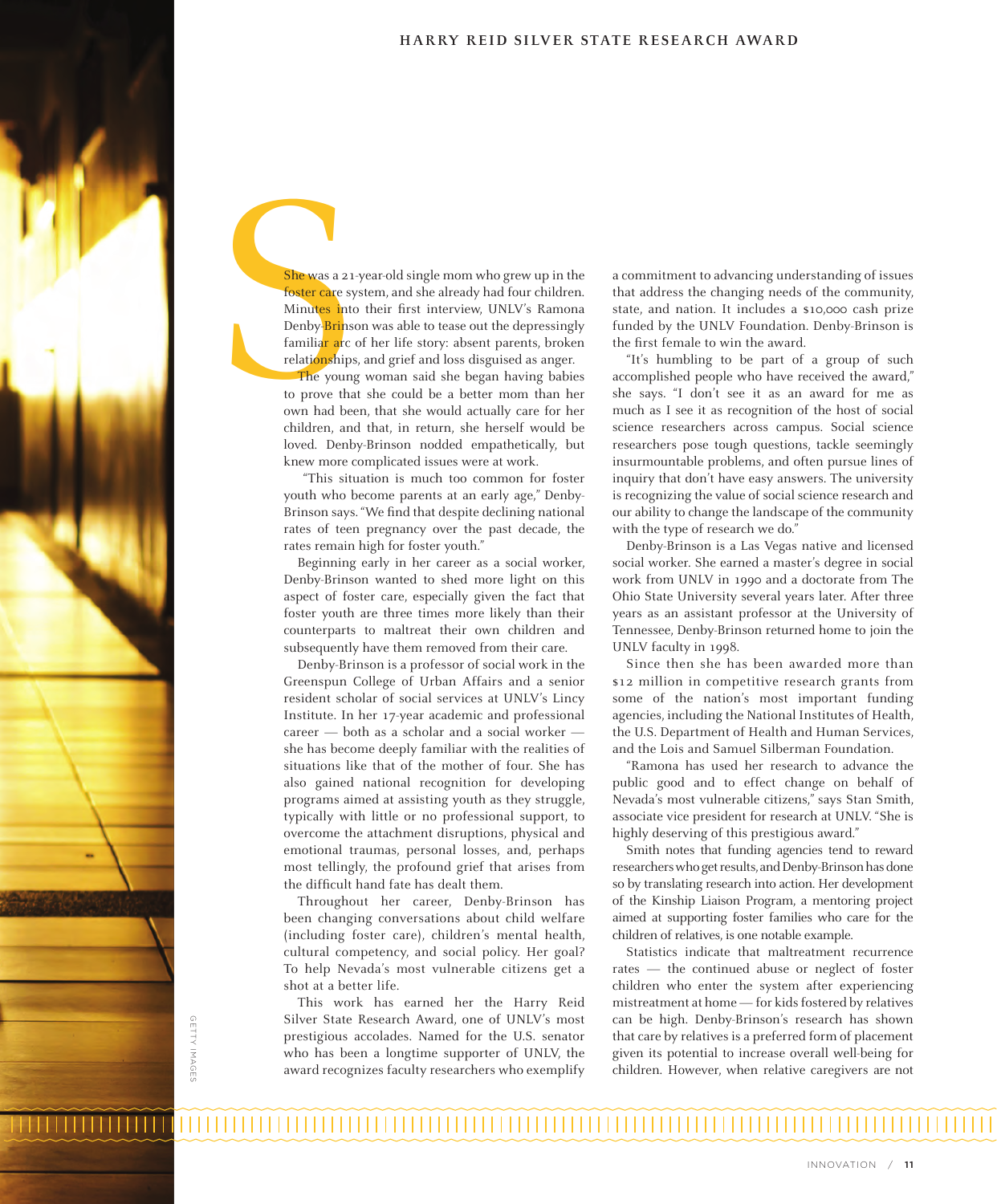

supported or trained, or do not have adequate resources, maltreatment can persist. Many relative caregivers struggle financially and can feel overwhelmed by their new responsibilities. Some are unprepared to care for children who, due to previous traumatic experiences, may need help adjusting to their new homes.

The Kinship Liaison Program, overseen by Denby-Brinson and officials working with the Clark County Department of Family Services, aimed to reduce maltreatment recurrence, increase home stability and permanence for children, and improve their overall well-being. Relative caregivers were paired with welltrained mentors, or "kinship liaisons," men and women whose similar experiences and support helped ameliorate the conditions that can lead to abuse and neglect. It's working, she says. Maltreatment recurrence rates have been cut in half and children are improving academically and emotionally.

The program's achievements have been lauded by the U.S. Department of Health and Human Services, and it has since become a model adopted in one form or another by several U.S. cities. Its success has also led to ongoing funding by Clark County, and it has been described as a model family engagement

and system-of-care approach and is cataloged in the Child Welfare Information Gateway description of exemplary programs.

"Ramona Denby-Brinson develops research questions that produce solutions for Las Vegas and the nation," says Robert Ulmer, dean of UNLV's Greenspun College of Urban Affairs. "Her research is so important because the innovative solutions she develops protect and make the lives of children better. As a faculty member in the Greenspun College of Urban Affairs, she conducts research that captures the value of creating urban solutions for the most pressing needs in our communities."

For her part, Denby-Brinson says she is motivated by the "change in conversation" that happens when programs like the Kinship Liaison Program are successful.

"Now policymakers want to invest in the kids and invest in supporting caregivers and families," she says. "That's the neat part: when you can use your research for advocacy. We use our research to change policies and to create programs that, in the real world, make a difference for families."

In another project, Denby-Brinson is seeking to better understand why young women in foster care — such as the aforementioned 21-year-old mother of four — so often end up in difficult circumstances. Mindful of the tremendous

risks that foster youth face, she created the Determined, Responsible, and Empowered Adolescents Mentoring Relationships (DREAMR) project in 2012. DREAMR is a randomized experimental-control group study situated in Clark County and funded by the U.S. Department of Health & Human Services Children's Bureau. Young women are eligible for participation in the DREAMR project if they are between the ages of 12- 21 and are currently or were formerly in the foster care system. A team of public and private providers administer an array of services. Denby-Brinson is partnering with several community stakeholders to conceptualize and implement the intervention, and she and her research team have been studying the effects of the intervention for the past five years. Her early research findings indicate that these women typically aren't making spontaneous or irrational decisions. They are instead consciously choosing preg-

of the DREAMR research team include, from left, Emily Ingalls, Anntesha Chesterton, Ramona Denby-Brinson, Peter Holloway, Sarah Izaguirre, and Efren Gomez.